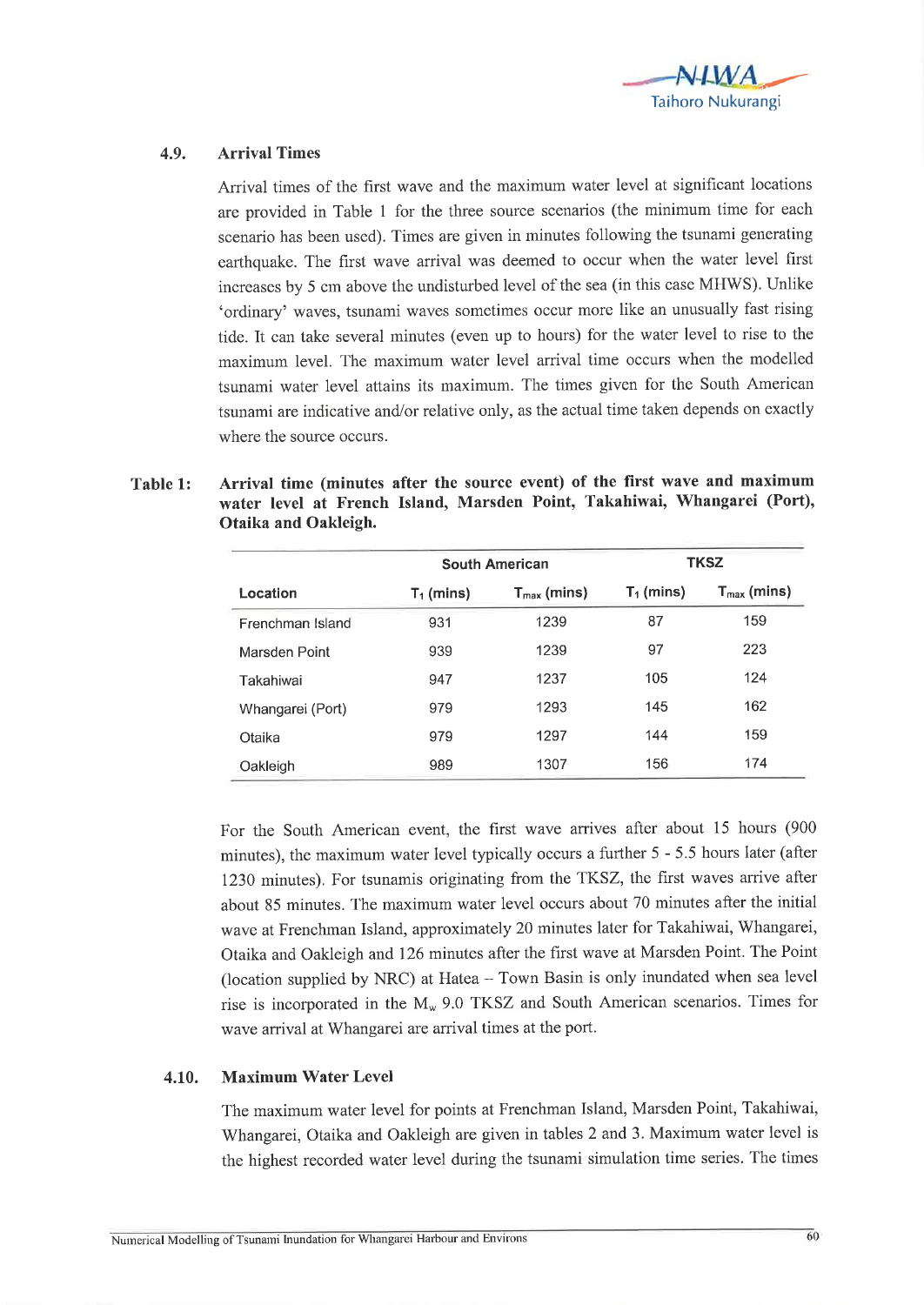

given are indicative and/or relative only. The actual water level and time depends on the location of the point (Point locations given in Figure 4).

Table 2: Maximum Water Level and predicted time (minutes after the source event) of the maximum water level at French Island, Marsden Point, Takahiwai, Whangarei (Port), Otaika and Oakleigh for South American sources. Underlined values are the earliest wave times; these are used in Table 1.

|                      | <b>South American MHWS</b> |                | South American MHWS + 0.5 m |                |  |  |
|----------------------|----------------------------|----------------|-----------------------------|----------------|--|--|
| Location             | Height (m)                 | $T_{max}(min)$ | Height (m)                  | $T_{max}(min)$ |  |  |
| Frenchman Island     | 3.06                       | 1241           | 3.54                        | 1239           |  |  |
| <b>Marsden Point</b> | 2.16                       | 1241           | 2.63                        | 1239           |  |  |
| Takahiwai            | 1.70                       | <u> 1237 </u>  | 2.36                        | 1251           |  |  |
| Whangarei (Port)     | 1.89                       | 1296           | 2.40                        | 1293           |  |  |
| Otaika               | 1.78                       | 1299           | 2.31                        | 1297           |  |  |
| Oakleigh             | 1.92                       | 1313           | 2.50                        | 1307           |  |  |

For the South American event, the maximum water level arrives after about 20 hours, for Frenchman Island, to 21.75 hours in Oakleigh.

For tsunamis originating from the Tonga-Kermadec subduction zone, generally the maximum water level is reached after 124 - 180 minutes after the source event. For the TKSZ  $M_w$  8.5 scenario the maximum water level is reached between 165 and 181 minutes after source rupture for Otaika, Whangarei and Oakleigh. At Takahiwai the maximum water level is reached at around 520 minutes (8.7 hours) and for Frenchman Island and Marsden Point at around 215-223 minutes (3.5 hours).

The TKSZ  $M_w$  9.0 maximum water level generally occurs from 124 to 177 minutes. At Marsden Point the maximum water level is reached at 351 minutes (nearly 6 hours) after the source rupture.

The results presented here are for the maximum water level. There may be several waves of similar magnitude to the maximum recorded level after and including the initial wave.

## 4.11. Bercich Drain

The current modelling study incorporated a virtual link between grid elements situated at either end of the culvert. For the purposes of modelling, the height of the culvert outflow is taken (by the modelling software) as approximately 1.1 m above MSL, and the height of the culvert intake within the refinery is approximately 4.75 m. Water elevations due to the tsunami reached a maximum of about 3 m above MSL at the